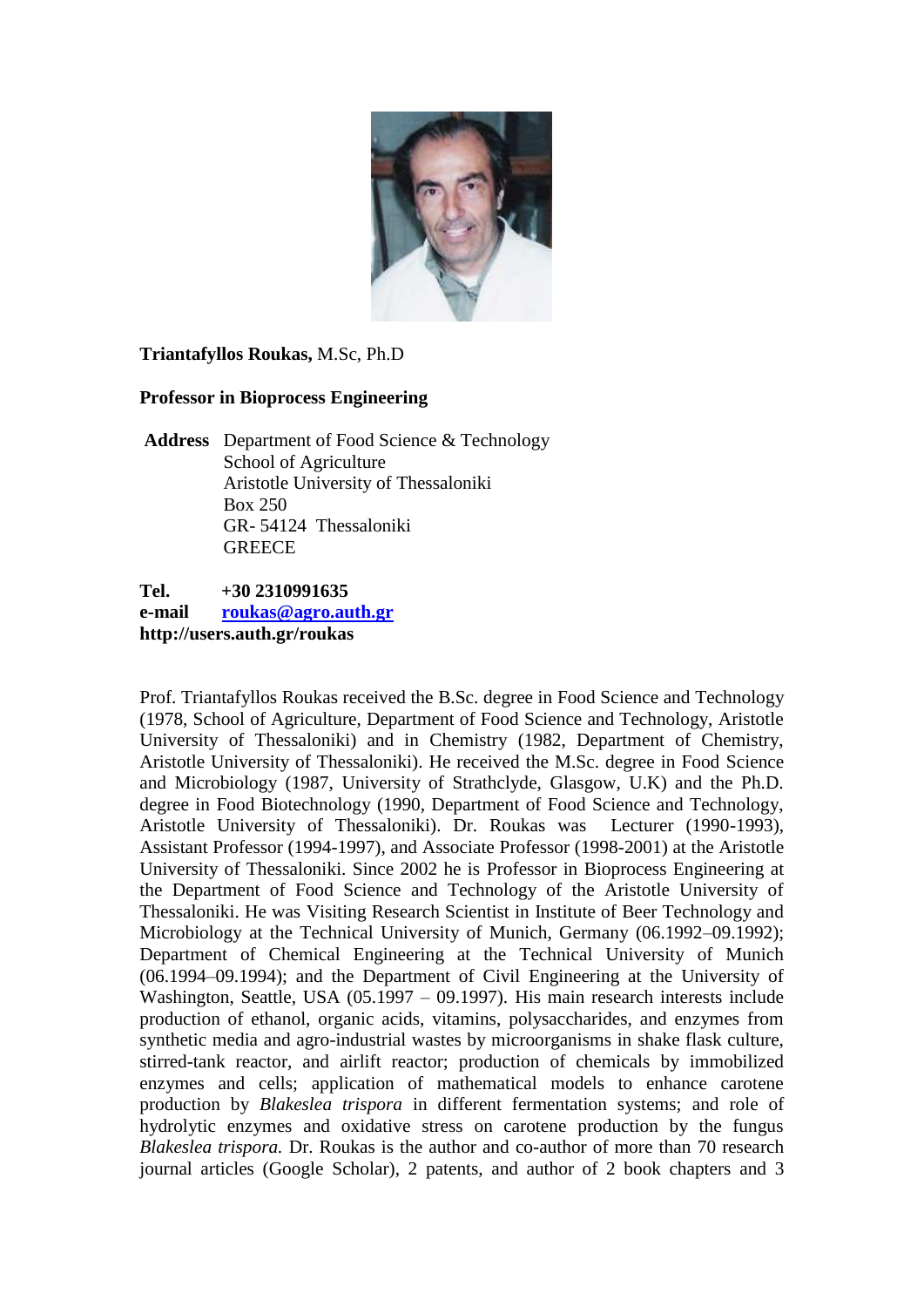books in the broad area of Bioprocess Engineering and Biochemical Engineering. He has more than 2800 citations for his published works and h-index 33 (Google Scholar). His teaching activities include teaching in Bioprocess Engineering and Biochemical Engineering to the students of the Department of Food Science and Technology, Faculty of Agriculture, Aristotle University of Thessaloniki, Greece.

## **Publications**

### **Peer-reviewed articles**

| $\mathbf 1$    | Roukas, T. 2018. Modified rotary biofilm reactor: A new tool for enhanced                                               |
|----------------|-------------------------------------------------------------------------------------------------------------------------|
|                | carotene productivity by Blakeslea trispora. Journal of Cleaner Production,                                             |
|                | 174: 1114-1121                                                                                                          |
| $\overline{2}$ | Nanou, K., Roukas, T., Papadakis, E., Kotzekidou, P. 2017. Carotene                                                     |
|                | production from waste cooking oil by Blakeslea trispora in a bubble column                                              |
|                | reactor: The role of oxidative stress. Engineering in Life Sciences, 17(7):                                             |
|                | 775-780                                                                                                                 |
| $\overline{3}$ | Roukas, T. 2016. The role of oxidative stress on carotene production by                                                 |
|                | blakeslea trispora in submerged fermentation. Critical Reviews in                                                       |
|                | Biotechnology, 36(3): 424-433                                                                                           |
| $\overline{4}$ | Nanou, K., Roukas, T. 2016. Waste cooking oil: A new substrate for carotene                                             |
|                | production by blakeslea trispora in submerged fermentation. Bioresource                                                 |
|                | Technology, 203: 198-203                                                                                                |
| 5              | Roukas, T., Varzakakou, M., Kotzekidou, P. 2015. From cheese whey to                                                    |
|                | carotenes by blakeslea trispora in a bubble column reactor. Applied                                                     |
|                | Biochemistry and Biotechnology, 175(1): 182-193                                                                         |
| 6              | Papagora C., Roukas T., Kotzekidou P. 2013. Optimization of extracellular                                               |
|                | lipase production by <i>Debaryomyces hansenii</i> isolates from dry-salted olives                                       |
|                | using response surface methodology. Food and Bioproducts Processing, 91 :                                               |
|                | 413-420                                                                                                                 |
| $\tau$         | Nanou, K., Roukas, T. 2013. Oxidative stress response of Blakeslea trispora                                             |
|                | induced by iron ions during carotene production in shake flask culture. Applied                                         |
|                | Biochemistry and Biotechnology, 169(8): 2281-2289.                                                                      |
| 8              | Nanou, K., Roukas, T., Papadakis, E. 2012. Improved production of carotenes                                             |
|                | from synthetic medium by Blakeslea trispora in a bubble column reactor.                                                 |
| 9              | Biochemical Engineering Journal, 67: 203-207.<br>Filotheou, A., Nanou, K., Papaioannou, E., Roukas, T., Kotzekidou, P., |
|                | Liakopoulou-Kyriakides M.<br>2012.<br>Application of response<br>surface                                                |
|                | methodology to improve carotene production from synthetic medium by                                                     |
|                | Blakeslea trispora in submerged fermentation. Food and Bioprocess                                                       |
|                | Technology, 5: 1189-1196.                                                                                               |
| 10             | Nanou, K., Roukas, T. 2011. Stimulation of the biosynthesis of carotenes by                                             |
|                | oxidative stress in Blakeslea trispora induced by elevated dissolved oxygen                                             |
|                | levels in the culture medium. Bioresource Technology, 102(17): 8159-8164.                                               |
| 11             | Nanou, K., Roukas, T., Papadakis, E.<br>2011. Oxidative stress<br>and                                                   |
|                | morphological changes in Blakeslea trispora induced by enhanced aeration                                                |
|                | during carotene production in a bubble column reactor. Biochemical                                                      |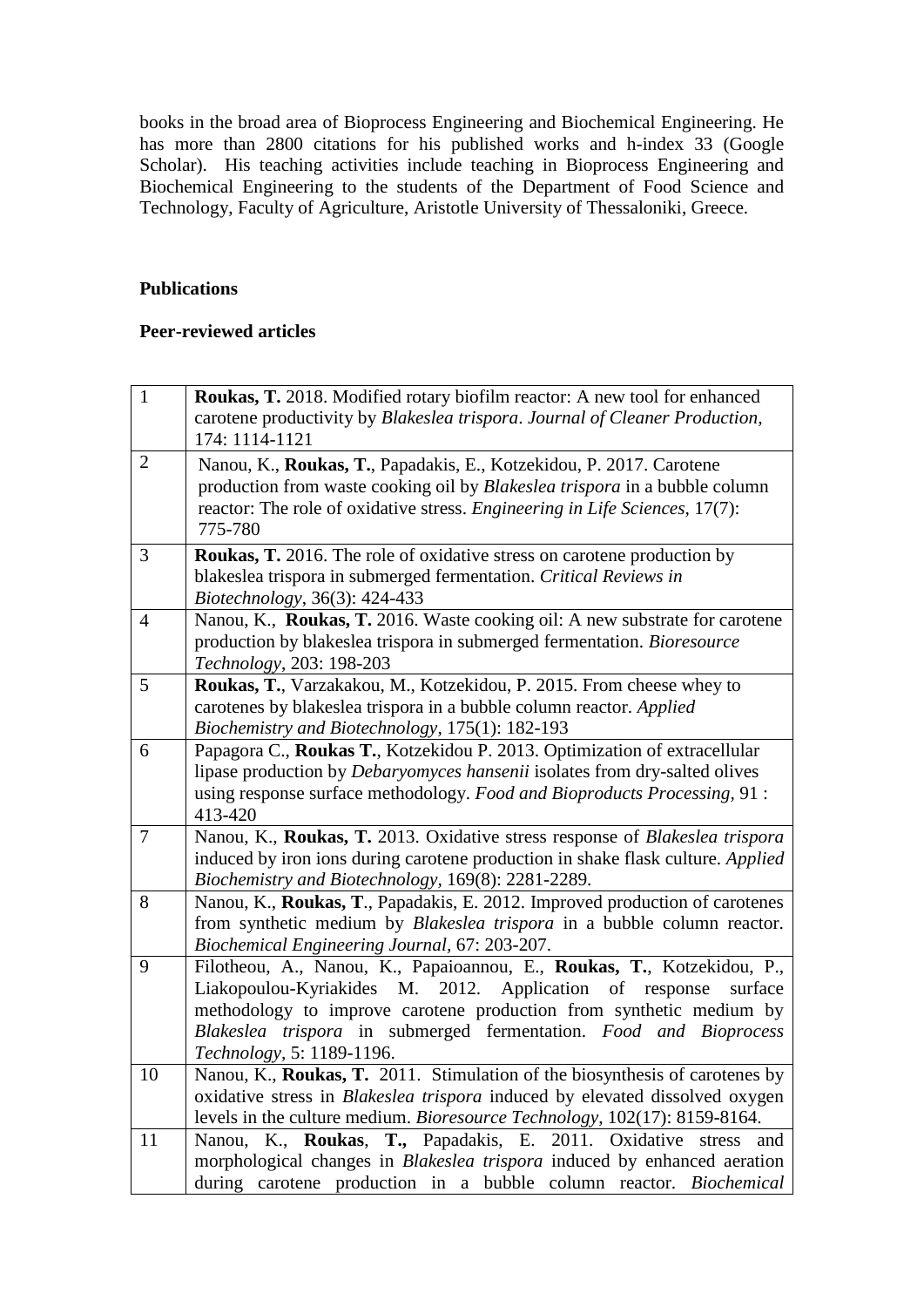|    | Engineering Journal, 54(3): 172-177.                                                       |
|----|--------------------------------------------------------------------------------------------|
| 12 | Roukas, T., Niavi, P., Kotzekidou, P. 2011. A new medium for spore                         |
|    | productin of Blakeslea trispora using response surface methodology. World                  |
|    | Journal of Microbiology and Biotechnology, 27: 307-317.                                    |
| 13 | Varzakakou, M., Roukas, T., Papaioannou, E., Kotzekidou, P. and Lia                        |
|    | kopoulou-Kyriakides, M. 2011. Autolysis of Blakeslea trispora during                       |
|    | carotene production from cheese whey in an airlift reactor. Preparative                    |
|    | Biochemistry and Biotechnology, 41: 7-21.                                                  |
| 14 | Nanou, K., Roukas, T. 2010. Oxidative stress response and morphological                    |
|    | changes of <i>Blakeslea trispora</i> induced by butylated hydroxytoluene during            |
|    | carotene production. Applied Biochemistry and Biotechnology, 160: 2415-                    |
|    | 2423.                                                                                      |
| 15 | Varzakakou, M., Roukas, T. 2010. Identification of carotenoids produced                    |
|    | from cheese whey by <i>Blakeslea trispora</i> in submerged fermentation.                   |
|    | Preparative Biochemistry and Biotechnology, 40: 76-82.                                     |
| 16 | Varzakakou, M., Roukas, T., Kotzekidou, P. 2010. Effect of the ratio (+) and               |
|    | (-) mating type of <i>Blakeslea trispora</i> on carotene production from cheese            |
|    | whey in submerged fermentation. World Journal of Microbiology and                          |
|    | Biotechnology, 26: 2151-2156.                                                              |
| 17 | Varzakakou, M., Roukas, T., Kotzekidou, P., Giamoustaris, A. 2010. Effect                  |
|    | of non-ionic surfactants and beta-ionone on the morphology of Blakeslea                    |
|    | trispora and carotenoids production from cheese whey in submerged aerobic                  |
|    | growth: A statistical approach. Food Biotechnology, 24: 197-214.                           |
| 18 | Papaioannou, E., Roukas, T. and Liakopoulou-Kyriakides M. 2008. Effect of                  |
|    | biomass pre-treatment and solvent extraction on $\beta$ -carotene and lycopene             |
|    | recovery from Blakeslea trispora cells. Preparative Biochemistry and                       |
|    | Biotechnology, 38: 246-256.                                                                |
| 19 | Nanou, K., Roukas, T. and Kotzekidou, P. 2007. Role of hydrolytic enzymes                  |
|    | and oxidative strees in autolysis and morphology of Blakeslea trispora during              |
|    | β-carotene production in submerged fermentation. Applied Microbiology and                  |
|    | Biotechnology, 74: 447-453.                                                                |
| 20 | Psani, M., Roukas, T. and Kotzekidou, P. 2006. Evaluation of cheese whey as                |
|    | substrate for carotenoids production by Blakeslea trispora. The Australian                 |
|    | Journal of Dairy Technology, 61: 222.                                                      |
| 21 | Mantzouridou, F., Tsimidou, M. and Roukas, T. 2006. Performance of crude                   |
|    | olive pomace oil and soybean oil during carotenoid production by Blakeslea                 |
|    | trispora in submerged fermentation. Journal of Agricultural and Food                       |
|    | Chemistry, 54: 2575-2581.                                                                  |
| 22 | Mantzouridou, F., Roukas, T. and Achatz, B. 2005. Effect of oxygen transfer                |
|    | rate on $\beta$ -carotene production from synthetic medium by <i>Blakeslea trispora</i> in |
|    | shake flask culture. Enzyme and Microbial Technology, 37: 687-694.                         |
| 23 | Mantzouridou, F., Roukas, T. and Kotzekidou, P. 2004. Production of Beta-                  |
|    | carotene from synthetic medium by <i>Blakeslea trispora</i> in Fed-batch culture.          |
|    | Food Biotechnology, 18(3): 343-361.                                                        |
| 24 | Goksungur, Y., Mantzouridou, F., Roukas, T. and Kotzekidou, P. 2004.                       |
|    | Production of $\beta$ -carotene from beet molasses by <i>Blakeslea trispora</i> in stirred |
|    | tank and bubble column reactors. Development of a mathematical modeling.                   |
|    | Applied Biochemistry and Biotechnology, 112: 37-54.                                        |
| 25 | Roukas, T., Mantzouridou, F., Boumpa, Th., Vafiadou, A. and Goksungur, Y.                  |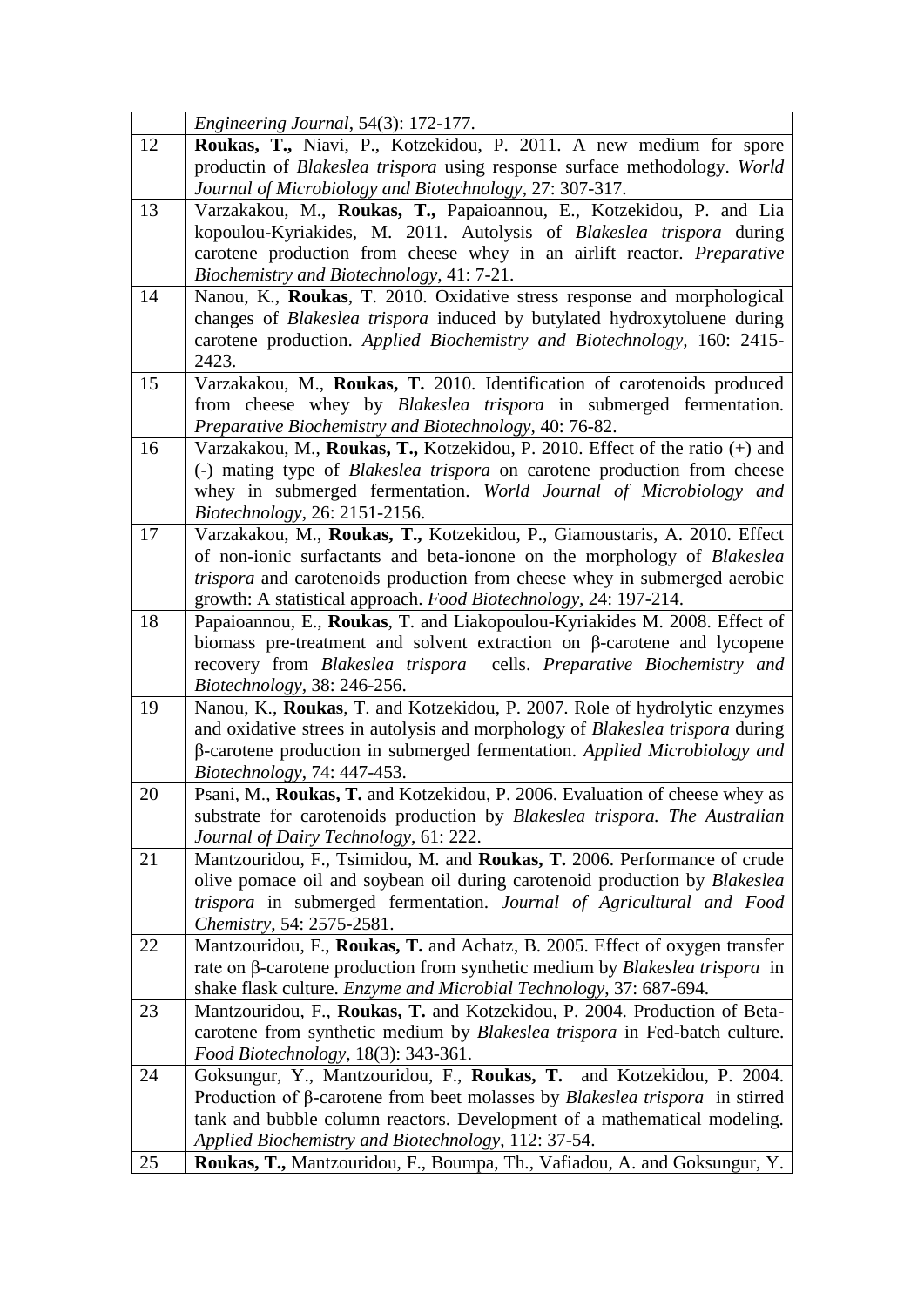|    | 2003. Production of $\beta$ -carotene from beet molasses and deproteinized whey by                                                                 |
|----|----------------------------------------------------------------------------------------------------------------------------------------------------|
|    | Blakeslea trispora. Food Biotechnology, 17(3): 203-215 [Erratum: Food                                                                              |
|    | Biotechnology, 2007, 21: 195-196].                                                                                                                 |
| 26 | Mantzouridou, F., Roukas, T. and Kotzekidou, P. 2002. Optimization of $\beta$ -                                                                    |
|    | carotene production from synthetic medium by Blakeslea trispora in a stirred                                                                       |
|    | tank reactor and relationship between morphological changes and pigment                                                                            |
|    | formation. Food Biotechnology, 16(3): 167-187.                                                                                                     |
| 27 | Lazaridou, A., Roukas, T., Biliaderis, C. and Vaikousi, H. 2002.                                                                                   |
|    | Characterization of pullulan produced from beet molasses by Aureobasidium                                                                          |
|    | pullulans in a stirred tank fermentor under varying agitation. Enzyme and                                                                          |
|    | Microbial Technology, 31: 122-132.                                                                                                                 |
| 28 | Goksungur, Y., Mantzouridou, F. and Roukas, T. 2002. Optimization of the                                                                           |
|    | production of beta-carotene from molasses by Blakeslea trispora: a statistical                                                                     |
|    | approach. Journal of Chemical Technology and Biotechnology, 77: 933-943.                                                                           |
| 29 | Kotzamanidis, Ch., Roukas, T. and Skaracis, G. 2002. Optimization of lactic                                                                        |
|    | acid production from beet molasses by Lactobacillus delbrueckii NCIMB                                                                              |
|    | 8130. World Journal of Microbiology and Biotechnology, 18: 441-448.                                                                                |
| 30 | Mantzouridou, F., Roukas, T., Kotzekidou, P., and Liakopoulou, M. 2002.                                                                            |
|    | Optimization of $\beta$ -carotene production from synthetic medium by <i>Blakeslea</i>                                                             |
|    | trispora: A mathematical modeling. Applied Biochemistry and Biotechnology,                                                                         |
|    | $101(2): 153-175.$                                                                                                                                 |
| 31 | Mantzouridou. F., Roukas, T., and Kotzekidou, P. 2002. Effect of the aeration                                                                      |
|    | rate and agitation speed on $\beta$ -carotene production and morphology of                                                                         |
|    | Blakeslea trispora in a stirred tank reactor: mathematical modeling.                                                                               |
| 32 | Biochemical Engineering Journal, 10: 123-135                                                                                                       |
|    | Lazaridou, A., Biliaderis, C., Roukas, T., and Izydorczyk, M. 2002.<br>Production and characterization of pullulan from beet molasses using a non- |
|    | pigmented strain of Aureobasidium pullulans in batch culture. Applied                                                                              |
|    | Biochemistry and Biotechnology, 97: 1-22.                                                                                                          |
| 33 | Roukas, T. and Liakopoulou-Kyriakides, M. 2002. Optimization study for the                                                                         |
|    | production of citric and gluconic acid from fig water extract by Aspergillus                                                                       |
|    | niger in surface fermentation. Food Biotechnology, 16(1): 17-28.                                                                                   |
| 34 | Roukas, T. and Mantzouridou, F. 2001. An improved method for extraction                                                                            |
|    | from Blakeslea trispora. Applied Biochemistry<br>$\beta$ -carotene<br>of<br>and                                                                    |
|    | Biotechnology, 90: 37-45.                                                                                                                          |
| 35 | Roukas, T. and Mantzuridou, F. 2001. Effect of the aeration rate on pullulan                                                                       |
|    | production and fermentation broth rheological properties in an airlift reactor.                                                                    |
|    | Journal of Chemical Technology and Biotechnology, 76: 371-376.                                                                                     |
| 36 | Roukas, T. 2000. Citric and gluconic acid production from fig by Aspergillus                                                                       |
|    | niger using solid-state fermentation. Journal of Industrial Microbiology and                                                                       |
|    | Biotechnology, 25: 298-304.                                                                                                                        |
| 37 | Roukas, T. 1999. Citric acid production from carob pod by solid-state                                                                              |
|    | fermentation. Enzyme and Microbial Technology, 24: 54-59.                                                                                          |
| 38 | Roukas, T. 1999. Rheological properties of pullulan fermentation broth in a                                                                        |
|    | stirred tank fermentor. Food Biotechnology, 13: 255-266.                                                                                           |
| 39 | Roukas, T. and Liakopoulou-Kyriakides, M. 1999. Production of pullulan                                                                             |
|    | from beet molasses by Aureobasidium pullulans in a stirred tank fermentor.                                                                         |
|    | Journal of Food Engineering, 40: 89-94.                                                                                                            |
| 40 | Youssef, F. Roukas, T. and Biliaderis, C.G., 1999. Pullulan production by a                                                                        |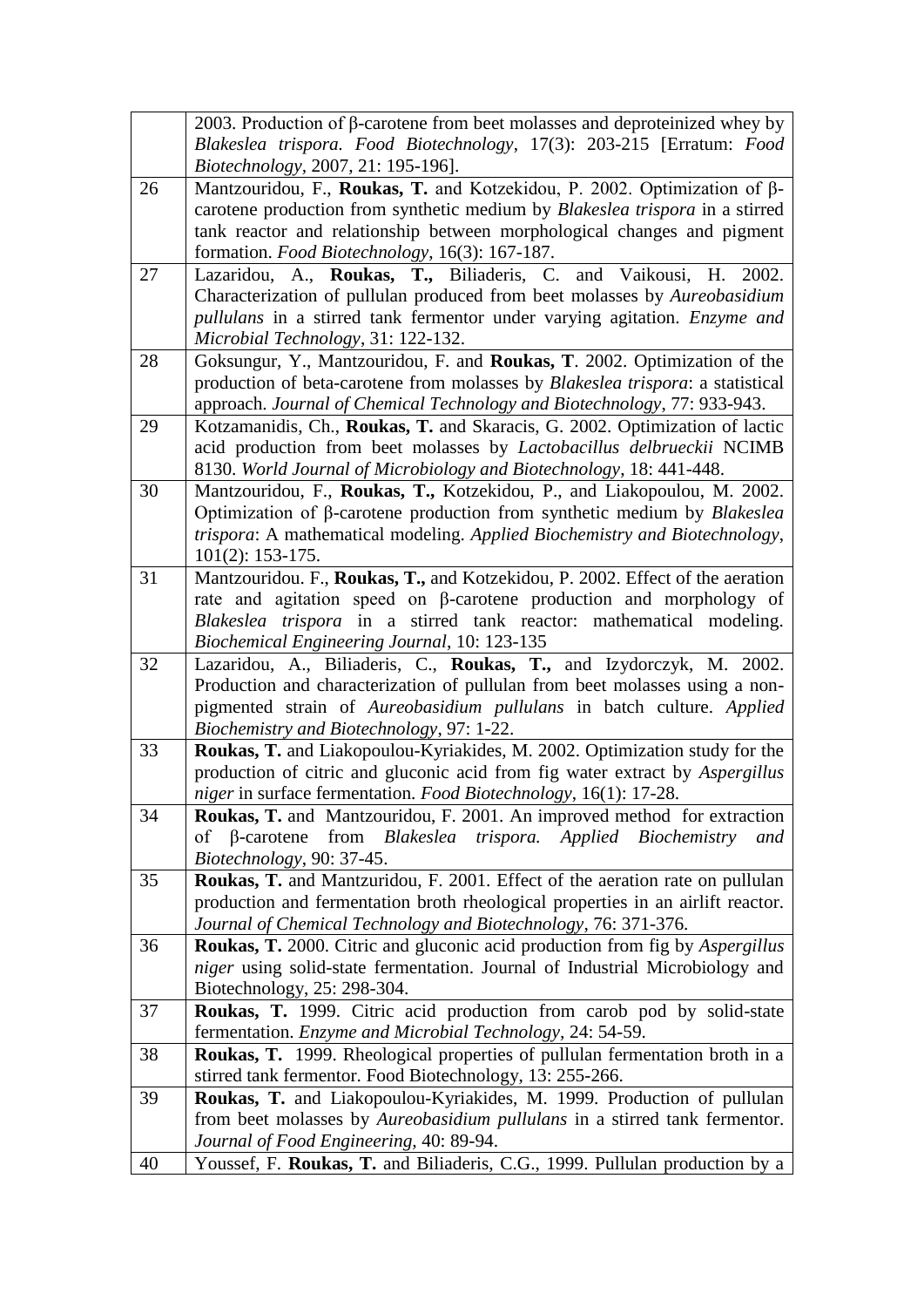|    | non-pigmented strain of Aureobasidium pullulans using batch and fed-batch<br>culture. Process Biochemistry, 34: 355-366.                            |
|----|-----------------------------------------------------------------------------------------------------------------------------------------------------|
| 41 | Roukas, T. and Serris, G. 1999. Effect of the shear rate on pullulan                                                                                |
|    | production from beet molasses by Aureobasidium pullulans in an airlift                                                                              |
|    | reactor. Applied Biochemistry and Biotechnology, 80: 77-89.                                                                                         |
| 42 | Roukas, T. 1999. Pullulan production from brewery wastes by Aureobasidium                                                                           |
|    | pullulans. World Journal of Microbiology and Biotechnology, 15: 447-450.                                                                            |
| 43 | Roukas, T. 1999. Pullulan production from deproteinized whey by                                                                                     |
|    | Journal of Industrial Microbiology<br>Aureobasidium pullulans.<br>and                                                                               |
|    | Biotechnology, 22: 617-621.                                                                                                                         |
| 44 | Roukas, T. and Kotzekidou, P. 1998. Lactic acid production from                                                                                     |
|    | deproteinized whey by mixed cultures of free<br>and coimmobilized                                                                                   |
|    | Lactobacillus casei and Lactococcus lactis cells using fedbatch culture.                                                                            |
|    | Enzyme and Microbial Technology, 22: 199-204.                                                                                                       |
| 45 | Roukas, T. 1998. Citric acid production from carob pod extract by cell recycle                                                                      |
|    | of Aspergillus niger ATCC 9142. Food Biotechnology, 12: 91-104.                                                                                     |
| 46 | Roukas, T. 1998. Pretreatment of beet molasses to increase pullulan                                                                                 |
|    | production. Process Biochemistry, 33: 805-810.                                                                                                      |
| 47 | Youssef, F. Biliaderis, C.G., and Roukas, T. 1998. Enhancement of pullulan                                                                          |
|    | production by Aureobasidium pullulans in batch culture using olive oil and                                                                          |
|    | sucrose as carbon sources. Applied Biochemistry and Biotechnology, 74: 13-                                                                          |
|    | 30.                                                                                                                                                 |
| 48 | Roukas, T. 1998. Carob pod: A new substrate for citric acid production by                                                                           |
| 49 | Aspergillus niger. Applied Biochemistry and Biotechnology, 74: 43-53.                                                                               |
|    | Roukas, T. and Kotzekidou, P. 1997. Pretreatment of date syrup to increase<br>citric acid production. Enzyme and Microbial Technology, 21: 273-276. |
| 50 | Roukas, T. 1996. Ethanol production from non-sterilized beet molasses by                                                                            |
|    | free and immobilized Saccharomyces cerevisiae cells using fed-batch culture.                                                                        |
|    | Journal of Food Engineering, 27: 87-96.                                                                                                             |
| 51 | Roukas, T. 1996. Continuous ethanol production from nonsterilized carob pod                                                                         |
|    | extract by immobilized Saccharomyces cerevisiae on mineral kissiris using a                                                                         |
|    | two-reactor system. Applied Biochemistry and Biotechnology, 59:299-307.                                                                             |
| 52 | Roukas, T. and Kotzekidou, P. 1996. Continuous production of lactic acid                                                                            |
|    | from deproteinized whey by coimmobilized Lactobacillus casei and                                                                                    |
|    | Lactococcus lactis cells in a packed-bed reactor. Food Biotechnology, 10:231-                                                                       |
|    | 242.                                                                                                                                                |
| 53 | Roukas, T. and Biliaderis, C. 1995. Evaluation of carob pod as a potential                                                                          |
|    | substrate for pullulan production by Aureobasidium<br>pullulans. Applied                                                                            |
|    | Biochemistry and Biotechnology, 55: 27-44.                                                                                                          |
| 54 | Roukas, T. 1995. Ethanol production from carob pod extract by immobilized                                                                           |
|    | Saccharomyces cerevisiae cells on the mineral kissiris. Food Biotechnology, 9:<br>175-188.                                                          |
| 55 | Roukas, T. 1994. Kinetics of ethanol production from carob pods extract by                                                                          |
|    | immobilized Saccharomyces cerevisiae cells. Applied Biochemistry and                                                                                |
|    | Biotechnology, 44: 49-64.                                                                                                                           |
| 56 | Roukas, T. 1994. Ethanol production from nonsterilized carob pod extract by                                                                         |
|    | free and immobilized Saccharomyces cerevisiae cells using fed-batch culture.                                                                        |
|    | Biotechnology and Bioengineering, 43: 189-194.                                                                                                      |
| 57 | Roukas, T. 1994. Continuous ethanol production from carob pod extract by                                                                            |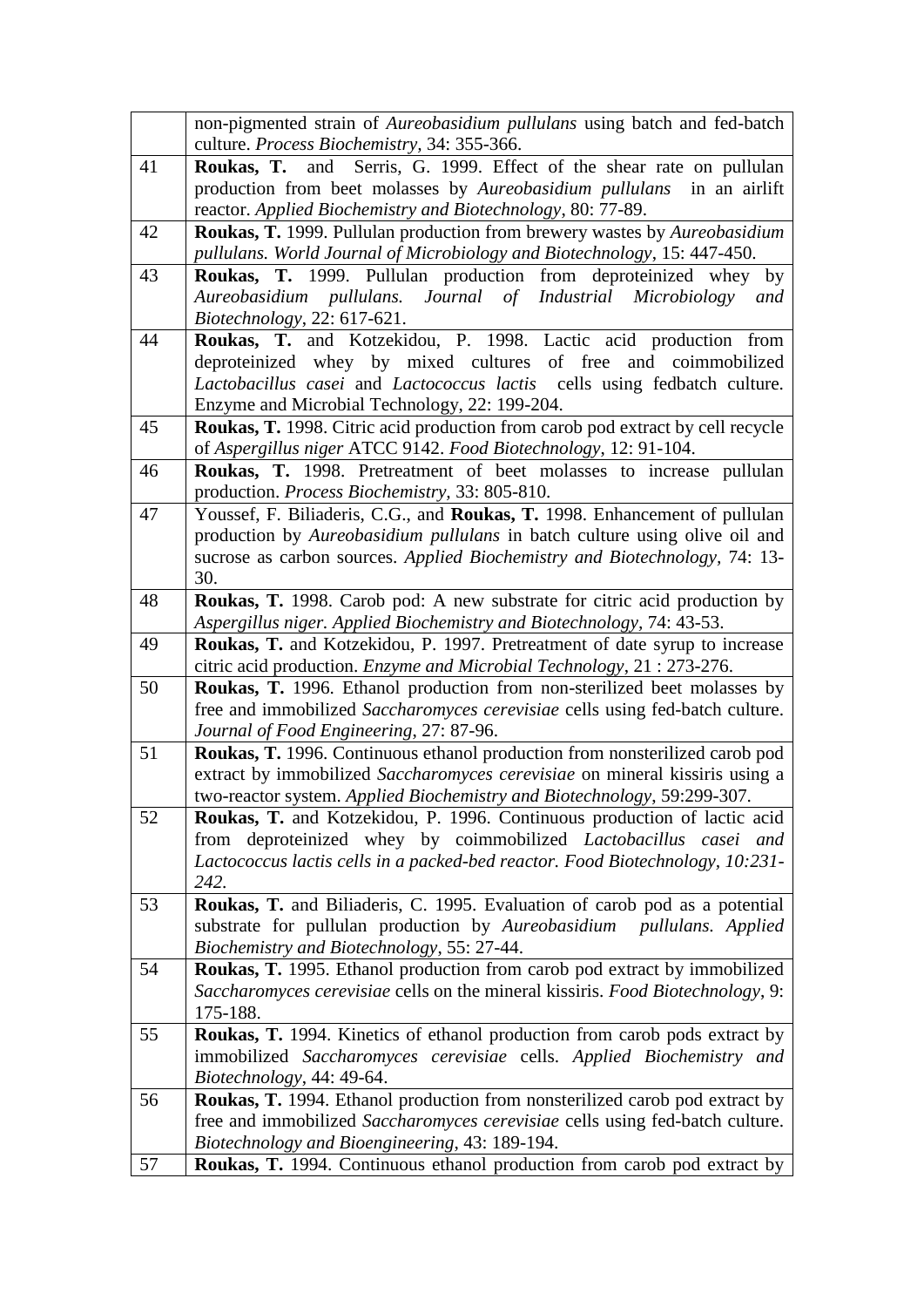|    | immobilized Saccharomyces cerevisiae in a packed-bed reactor. Journal of<br>Chemical Technology and Biotechnology, 59: 387-393.                                                                                       |
|----|-----------------------------------------------------------------------------------------------------------------------------------------------------------------------------------------------------------------------|
| 58 | Roukas, T. 1994. Solid-state fermentation of carob pods for ethanol<br>production. Applied Microbiology and Biotechnology, 41: 296-301.                                                                               |
| 59 | Roukas, T. 1993. Ethanol production from carob pods by Saccharomyces<br>cerevisiae. Food Biotechnology, 7: 159-176.                                                                                                   |
| 60 | Roukas, T. and Lazarides, H. 1991. Ethanol production from deproteinized<br>whey by $\beta$ -galactosidase coimmobilized cells of Saccharomyces cerevisiae.<br>Journal of Industrial Microbiology, 7: 15-18.          |
| 61 | Roukas, T. and Kotzekidou, P. 1991. Production of lactic acid from<br>deproteinized whey by coimmobilized Lactobacillus casei and Lactococcus<br>lactis cells. Enzyme and Microbial Technology, 13: 33-38.            |
| 62 | Roukas, T., Lazarides, H. and Kotzekidou, P. 1991. Ethanol production from<br>deproteinized whey by Saccharomyces cerevisiae cells entrapped in different<br>immobilization matrices. Milchwissenschaft, 46: 438-441. |
| 63 | Roukas, T. and Alichanidis, E. 1991. Citric acid production from beet<br>molasses by cell recycle of Aspergillus niger. Journal of Industrial<br>Microbiology, 7: 71-74.                                              |
| 64 | Roukas, T. 1991. Production of citric acid from beet molasses by immobilized<br>cells of Aspergillus niger. Journal of Food Science, 56: 878-880.                                                                     |
| 65 | Roukas, T. 1991. Influence of impeller speed on citric acid production and<br>selected enzyme activities on the TCA cycle. Journal of Industrial<br>Microbiology, 7: 221-225.                                         |
| 66 | Roukas, T. and Harvey, L. 1988. The effect of pH on citric acid and gluconic<br>acid production from beet molasses using continuous culture. Biotechnology<br>Letters, 10: 289-294.                                   |
| 67 | Kotzekidou, P. and Roukas, T. 1987. Fermentation characteristics of<br>lactobacilli in okra (Hibiscus esculentus) juice. Journal of Food Science, 52:<br>487-488, 490.                                                |
| 68 | Roukas, T. and Kotzekidou, P. 1987. Influence of some trace metals and<br>stimulants on citric acid production from brewery wastes by Aspergillus niger.<br>Enzyme and Microbial Technology, 9: 291-294.              |
| 69 | Kotzekidou, P. and Roukas, T. 1987. Quality characteristics of fermented and<br>acidified canned okra. Food Science & Technology, 20: 300-304.                                                                        |
| 70 | Roukas, T. and Kotzekidou, P. 1986. Production of citric acid from brewery<br>wastes by surface fermentation using Aspergillus niger. Journal of Food<br>Science, 51: 225-226,228.                                    |
| 71 | Kotzekidou, P. and Roukas, T. 1986. Characterization and distribution of<br>lactobacilli during lactic fermentation of okra (Hibiscus esculentus). Journal<br>of Food Science, 51: 623-625.                           |

# **Patents**

**Roukas, T.,** Mantzouridou, F., Theodosiou, E., Kotzekidou, P. and Liakopoulou-Kyriakides, M. A new method for β-carotene production, Greek patent, OBI 1004614/25-6-2004.